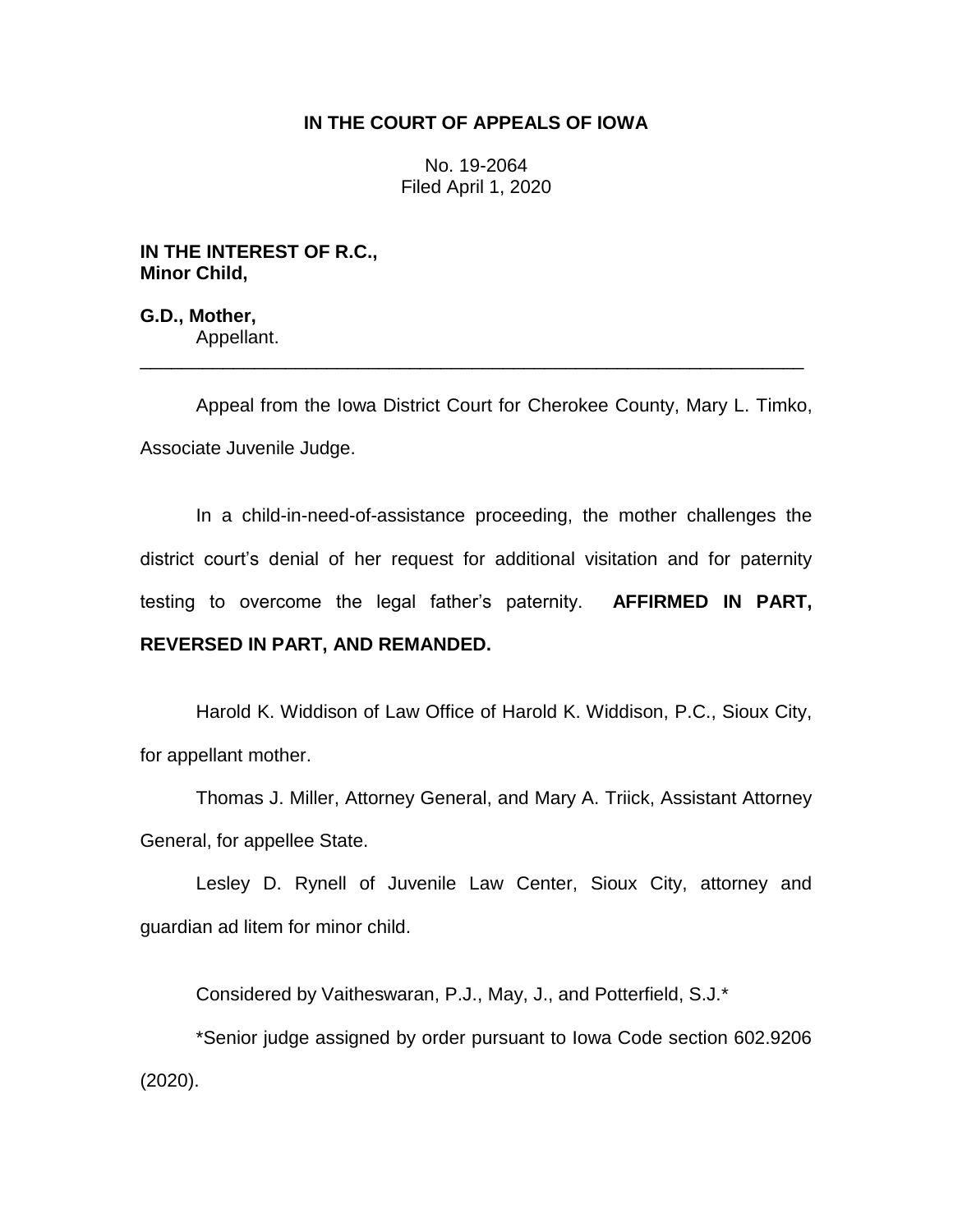## **POTTERFIELD, Senior Judge.**

R.C., who was born in 2009, is a child with special needs. Child-in-needof-assistance (CINA) proceedings were initiated in 2015 following a founded child-abuse assessment against the parents. The Iowa Department of Human Services (DHS) was given information that the legal father may not be the child's biological father, but no paternity testing was ordered.

A permanency order was entered in March 2017. Pursuant to the permanency order, R.C. was placed in the custody of his father and lives in a residential care facility for children who need constant care and supervision. *See*  Iowa Code  $\S$  232.104(2)(d)(2) (2015) (providing the court may, after a permanency hearing, enter an order transferring sole custody of the child from one parent to another parent). With permanency established in the father, the juvenile court ended reunification services between R.C. and the mother, and R.C.'s guardian ad litem (GAL) and DHS were charged with arranging and approving future visitation between R.C. and the mother.

In June 2019, the mother filed a motion in the juvenile court, asking for expanded visitation with R.C. She noted she was receiving one four-hour supervised visit with R.C. each month and asked for an additional four-hour visit that was unsupervised each month.

In August 2019, the mother filed a second motion, asking the court to order paternity testing on R.C. According to the mother, while R.C. was born during the mother's marriage to the father, a different man is the biological father of R.C.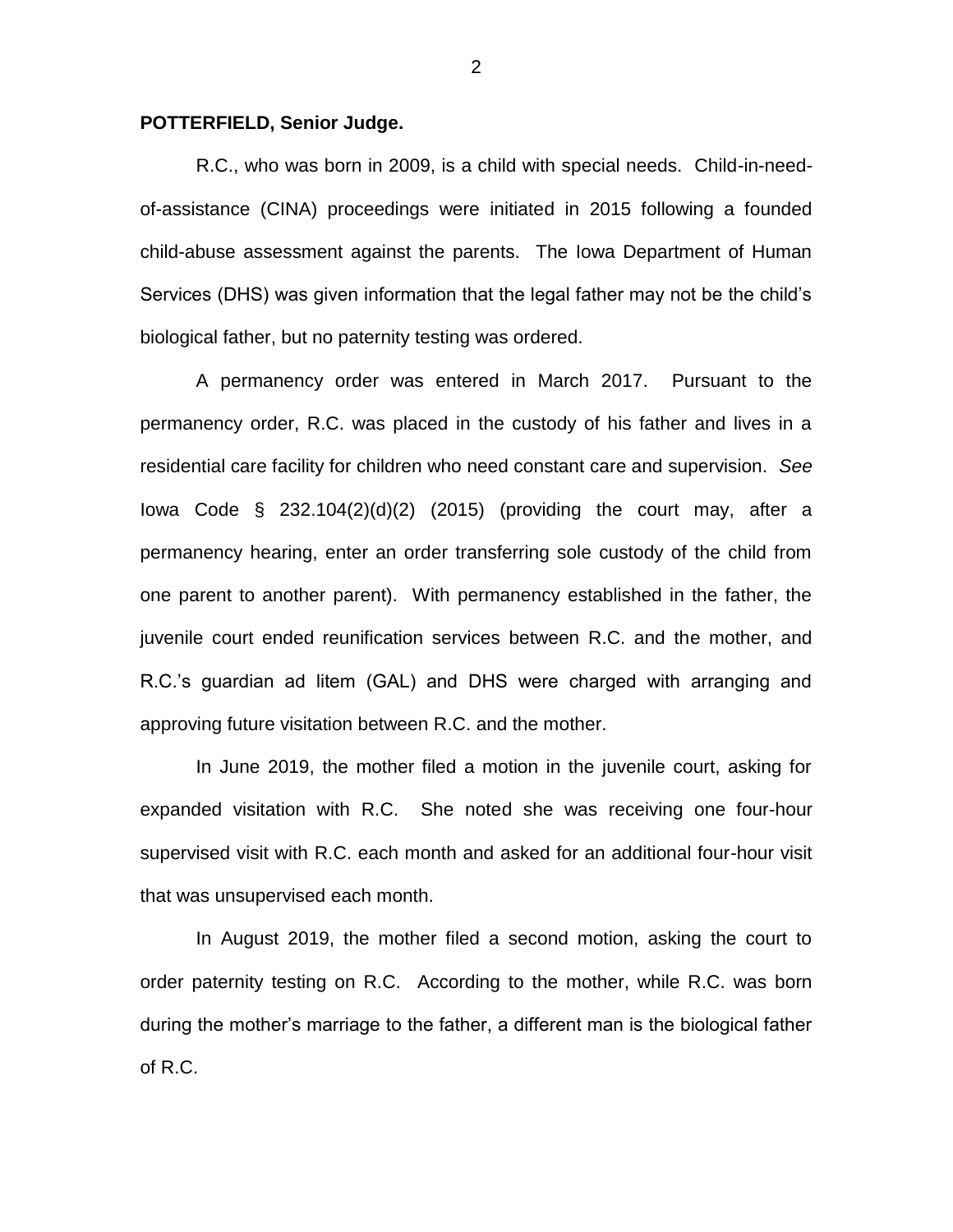The juvenile court took up both issues at the permanency review hearing in November 2019. At the hearing, the mother initially testified she thought it would be best for R.C. if he could get to know his purported biological father in addition to the father he has always known. But later during her testimony, she admitted she was angry at the father, to whom she is no longer married, and was motivated to file for paternity testing by her desire to get him "completely out of the picture," whether or not it is in R.C.'s best interests. She conceded it would likely be confusing for R.C. to learn of another father at this point in life. Additionally, she admitted she was trying to fight the father for custody of R.C. in district court<sup>1</sup> and wanted the juvenile court to order the paternity testing because she thought it would help her with her custody case. $2$ 

As for her request for additional visitation time with R.C., the mother offered into evidence an email from R.C.'s therapist, written on August 8, 2019, stating:

> FYI. As we have had a couple of sessions with [the mother] over the last month, it seems that [R.C.] enjoys his time with his mother. He is not verbalizing or showing through behaviors that

 $\overline{a}$ 

<sup>&</sup>lt;sup>1</sup> The juvenile court granted concurrent jurisdiction to the district court to allow the dissolution proceedings but retained jurisdiction over the issue of custody of R.C. No party has appealed the juvenile court's order limiting the district court's jurisdiction. The mother did not seem to be aware of the limitation on concurrent jurisdiction, as she testified several times about seeking custody of R.C. in district court.

 $2$  The mother denied seeking the order for paternity testing in juvenile court so she would not have to pay for it. But the same month the mother filed the motion for paternity testing, she stole a person's credit or debit card number and then used it to purchase lottery tickets. She was later convicted of forgery as a result. According to the mother's testimony at the permanency review hearing, she committed the forgery because she "was fighting for a custody battle for [R.C.]" When asked again, the mother agreed she committed the forgery to secure financing for a custody battle in district court.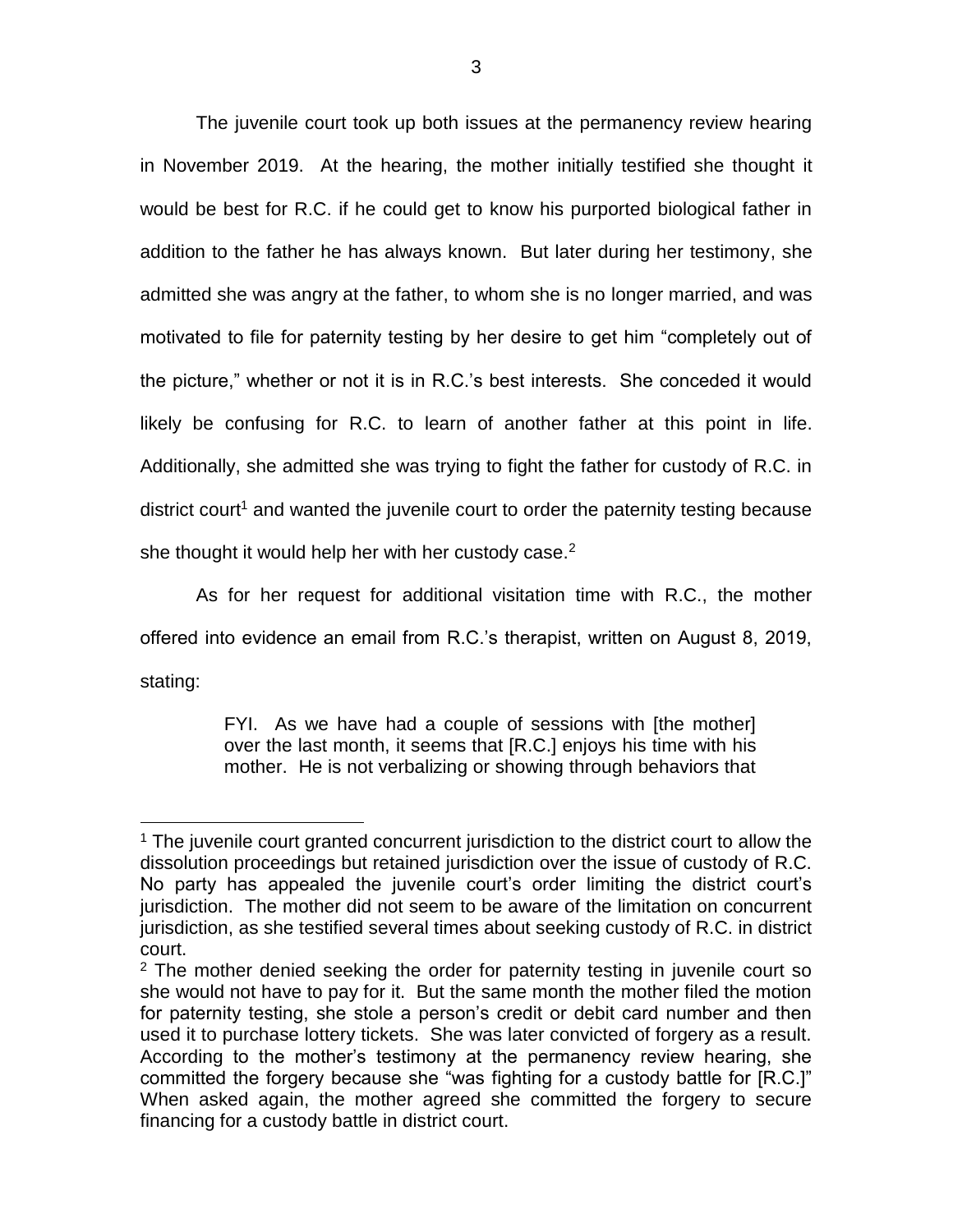this increased contact is negatively impacting him. I have seen no reaction from him that causes concerns with their contact. I would recommend increasing his supervised visitation at [the residential facility] home with mom.

The State offered more of the string of emails into evidence, noting that the question of the mother's visits' impact on R.C. was ongoing. In an August 19

email, the therapist stated:

[R.C.] had a visit with his mom this past Saturday (8/17/19). It was noted that during the visit she had him laying on the floor like an infant to clean him after using the restroom. My staff have seen an increase in defiant behaviors since the visit. He is refusing to shower, he is struggling with personal space (more than normal), he is not wanting to listen or complete his schedule. He will [throw] his food in the trash so that he can watch TV. He will go into the restroom, but doesn't do anything and when asked if he needs help he won't respond. [R.C.] is a child that normally needs prompts to stay on task, but after the weekend it has come to an all time high.

One of the reports offered into evidence by the State included an update from the

therapist, sent September 27, 2019. The update noted that R.C.'s "unsupervised

contact with his mother [over the holidays in late 2018] triggered negative

feelings and behaviors." As a result, the therapist recommended only supervised

visits between the mother and R.C. Additionally, it stated:

[R.C.] continues to be defiant and have behavioral issues. He has also continued to exhibit inappropriate boundaries with others and touch himself sexually. In therapy, we have continued to explore feelings. . . . Sessions with [the mother] have been appropriate. [R.C.] expresses that he likes having session with his mother and there haven't been any boundary issues observed by this therapist. . . . [R.C.] no longer expresses missing his mother. With [his] continued defiant and inappropriate behaviors, it is unclear whether this is because he wants to see his mother more or if seeing her triggers negative memories that cause negative behaviors. He has essentially been able to see his mother twice monthly for the last couple of months. Seeing her more often doesn't appear to be helping to reduce the negative behavior.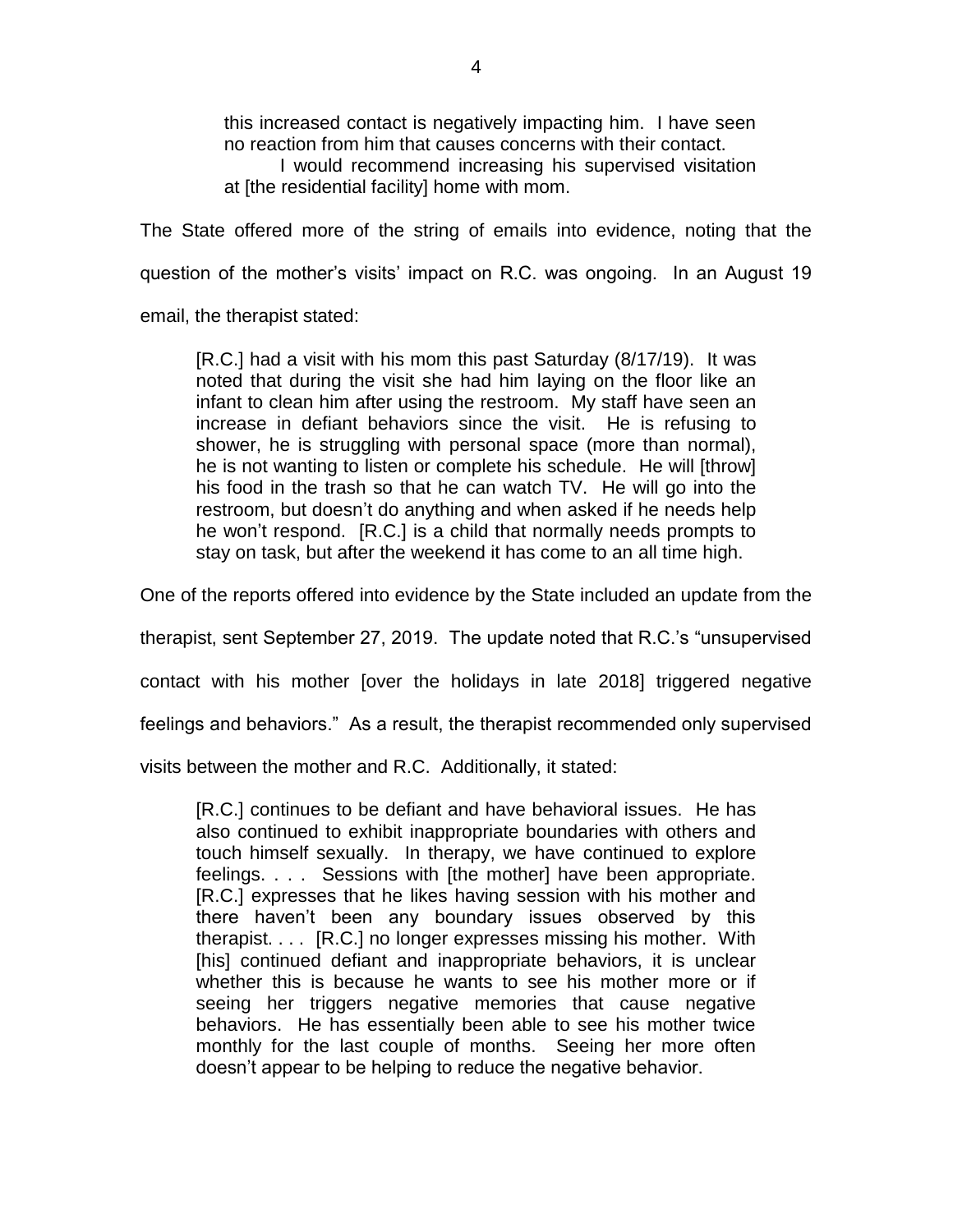The GAL maintained that it was not in R.C.'s best interests to expand the mother's visitation. She questioned whether the mother was motivated to request more time in an effort to better situate herself for the custody case she planned to pursue. Additionally, the GAL noted that the mother failed to attend R.C.'s annual review at the residential home on September 17, even though

the review is very detailed and includes all of his medical, vocational, educations, and mental health needs. The team reviews all of his special needs and each service that is provided to . . . specifically address each need. It also sets forth the treatment plan for the next year in anticipation of his future needs.

In its written ruling, the court denied both of the mother's requests, finding neither paternity testing nor expanded visitation was in R.C.'s best interests. The mother appealed.

Our review of CINA proceedings is de novo. *In re D.D.*, 653 N.W.2d 359, 361 (Iowa 2002). "The most important consideration in any CINA case is the best interests of the child." *Id.* at 362. The mother's requests amount to an attempt to modify the permanency order; "[w]hen considering the modification of a permanency order, we 'look solely at the best interests of the child[] for whom the permanency order was previously entered.'" *In re J.M.*, No. 19-0772, 2019 WL 3317430, at \*2 (Iowa Ct. App. July 24, 2019) (quoting *In re A.S.T.*, 508 N.W.2d 735, 737 (Iowa Ct. App. 1993)).

While the mother admitted during her testimony that her request for paternity testing was motivated by anger, she wanted the father out of R.C.'s life, and she did not care if it was in R.C.'s best interests, the court should have ordered the requested paternity testing. *See* Iowa Code §§ 600B.41A(3)(a)(1) (noting the mother of the child may file a petition to overcome paternity before the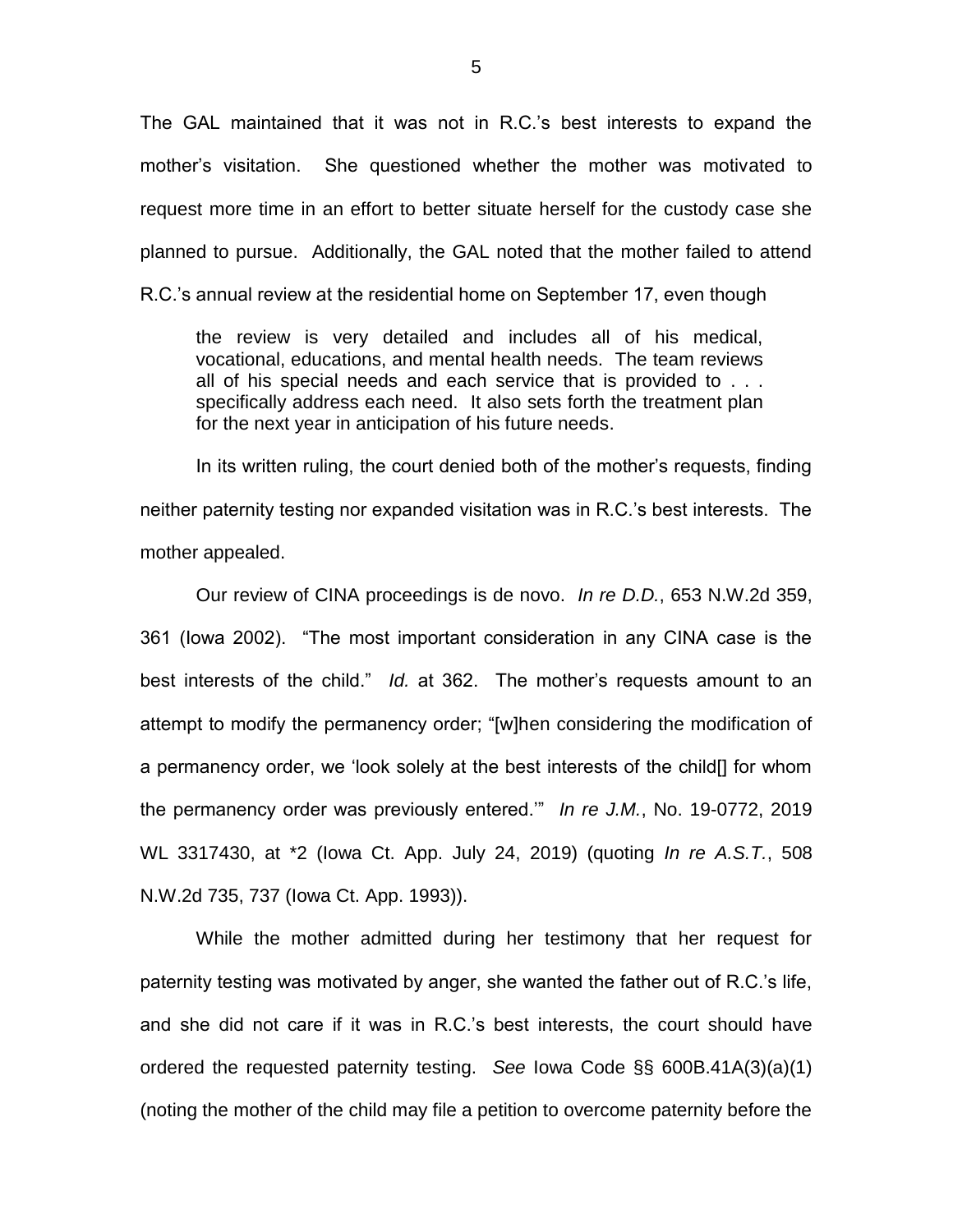child reaches majority); 600B.41A(3)(e) (including as one of the conditions to overcome paternity "[b]lood or genetic testing in accordance with section 600B.41"); *see also* 600B.41(1) ("In a proceeding to establish paternity in law or in equity the court may on its own motion, *and upon request of a party shall*, require the child, mother, and alleged father to submit to blood or genetic test." (Emphasis added.)). This statute does not specifically authorize the mother to challenge paternity in the juvenile court, but, as we noted before, the juvenile court has retained jurisdiction over R.C.

We understand the juvenile court's concern regarding whether parental upheaval is in the best interests of R.C., as the father continues to be an active part of R.C.'s life and seems to want to maintain his role as R.C.'s father. Even assuming the genetic testing establishes that the father is not biologically related to R.C., the court may ultimately dismiss the action to overcome paternity and maintain the father's rights after further proceedings. *See id.* § 600B.41A(6)(a) (allowing the court to preserve the paternity of the established father when the established father requests that the parent-child relationship continue and the court finds it is in the child's best interest to do so).

This case does not involve termination of parental rights since permanency has been established pursuant to Iowa Code section 232.104(2)(d)(2) However, we note that Iowa Code section 232.111(4)(b)(1) requires a petition for termination parental rights to include "[t]he names, residences, and domicile, of any…[l]iving parents of the child." Section 232.112 states those individuals

6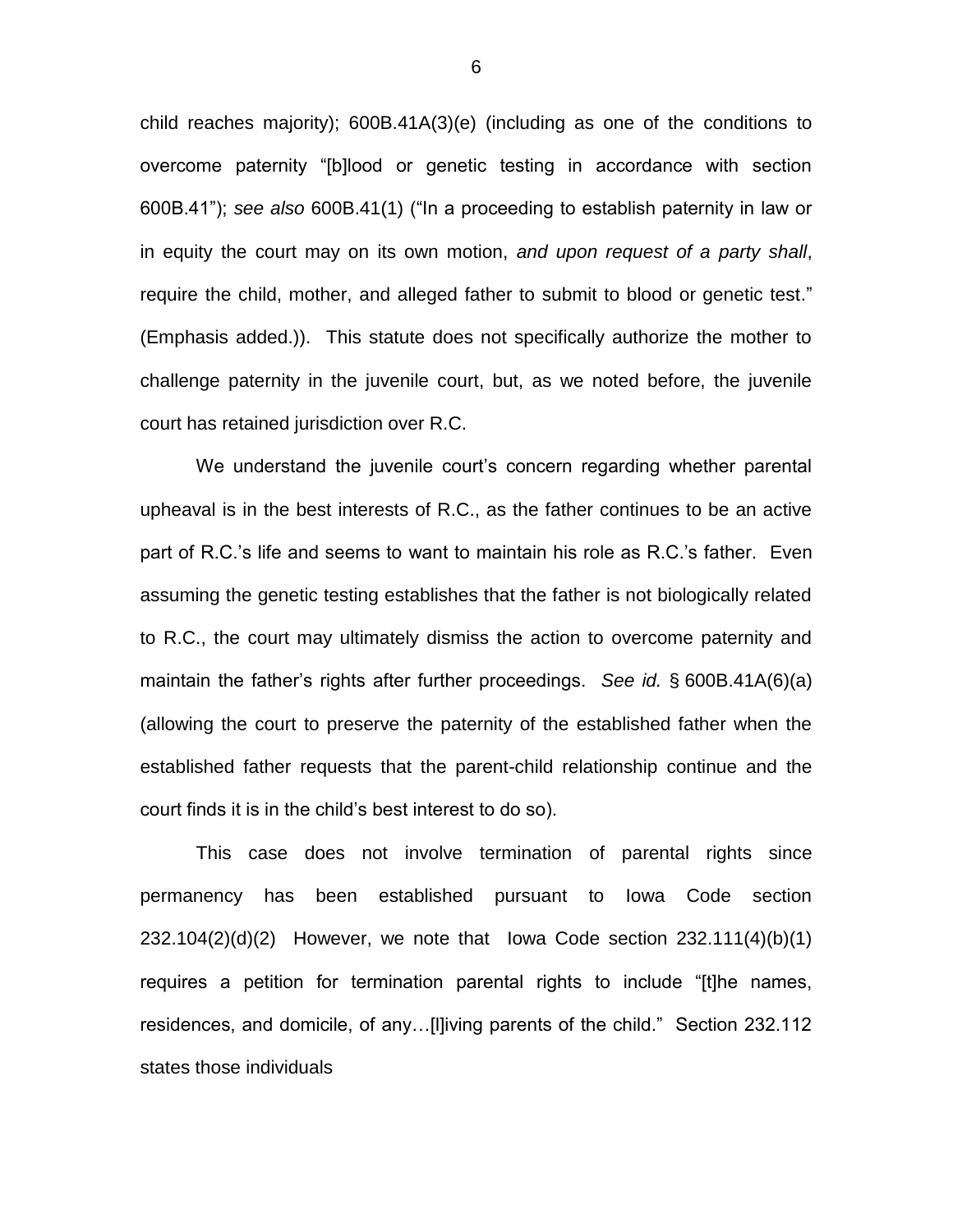shall be necessary parties to a termination of parent-child relationship proceeding and are entitled to receive notice and an opportunity to be heard, except that notice be dispensed with in the case of any such person whose name or whereabouts the court determines is unknown and cannot be ascertained by reasonably diligent search.

In addition,

A diligent search is measured not by the quantity of the search but the quality of the search. In determining whether a search is diligent, we look at the attempts made to locate the missing person or entity to see if attempts are made through channels expected to render the missing identity.

*In re S.P.*, 672 N.W.2d 842, 846 (Iowa 2003) (quoting *Qualley v. State Fed. Sav. & Loan*, 487 N.W.2d 353, 355 (Iowa Ct. App. 1992)). "Any hearings or proceedings . . . subsequent to the filing of a [CINA] petition shall not take place without the presence of the child's parent  $\dots$  " lowa Code § 232.91(1).

The State concedes it knew the legal father of the child is not his biological father. Indeed, days after the State filed its CINA petition in late 2015, a report stated as much. Similar statements appeared in 2016 and 2017 reports. The mother testified DHS was "aware that [the legal father] was not [the child's] biological father from day one."

Despite this knowledge, DHS took no action to ascertain the name, residences, or domicile of the biological father. Notably, the putative biological father filed an affidavit in connection with the mother's motion for paternity testing attesting he might be the biological father and stating he "went to the Juvenile Offices in Sioux City, Iowa" more than eighteen months earlier to inquire "about a paternity test" but was told he "wasn't listed on the birth certificate" and he would need to get the legal father's permission for testing. The putative biological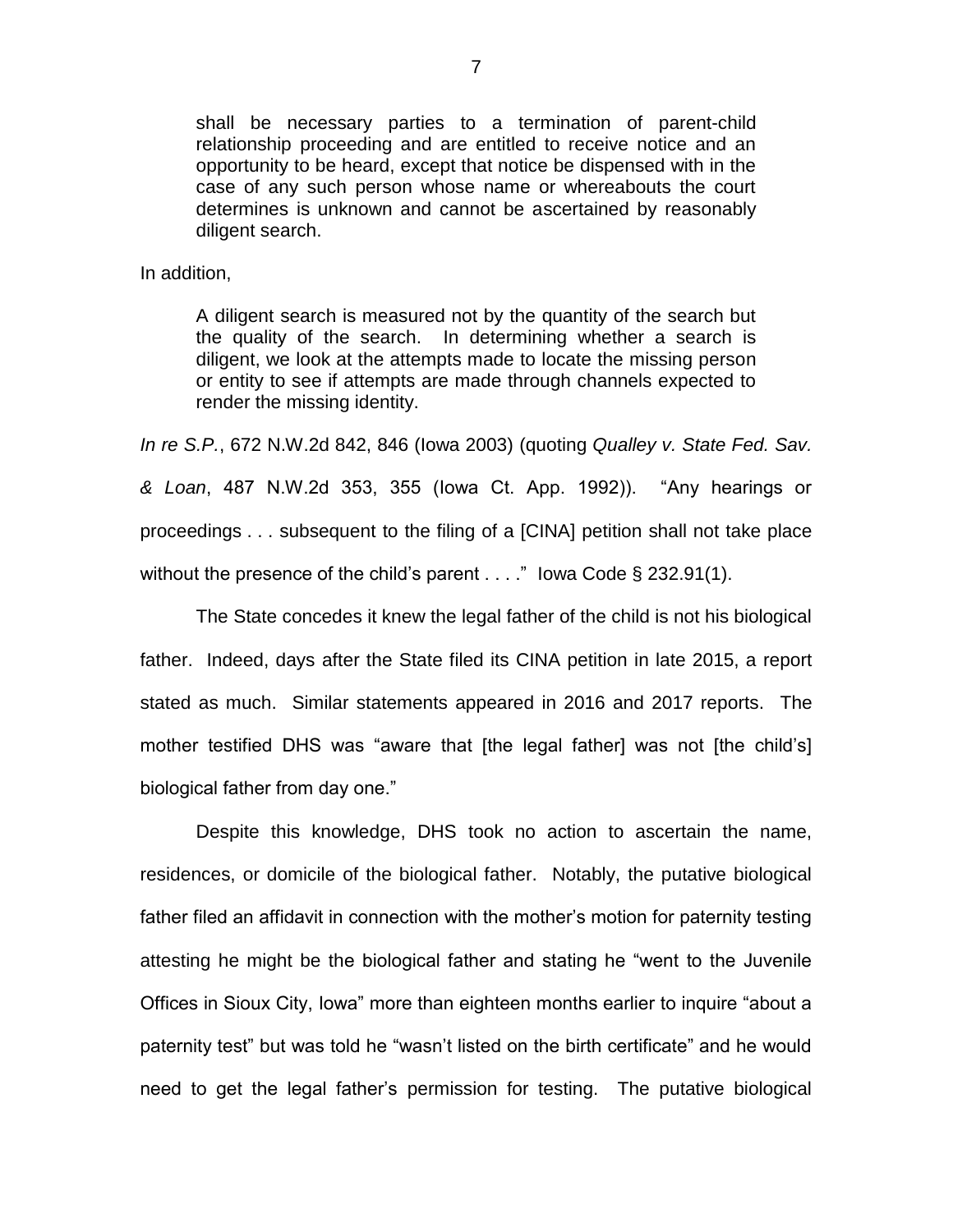father stated, "I knew he would never give me permission, so I didn't ask." Assuming DHS lacked the ability to glean the biological father's identity from other sources such as the legal father and biological mother, the affidavit afforded the agency actual notice of the putative father's identity. When the affidavit was filed, the biological father was not just a living parent whose identity should have been reasonably ascertained, but a "known" parent who was entitled to "[n]otice of the pendency of the case." *Id.* § 232.37(1).<sup>3</sup>

The affidavit of the purported biological father was not filed until 2019. But the onus was not on the putative father to make his whereabouts known so that he could participate in the proceedings but on the State to notify him of the proceedings. Of course, the putative father's claim that he was the father would have to be established. *See id.* § 232.2(39) ("'Parent' means a biological or adoptive mother or father of a child; or a father whose paternity has been established . . . by order of a court of competent jurisdiction, or by administrative order when authorized by state law."); *In re J.C.*, 857 N.W.2d 495, 501–02 (Iowa 2014).

We recognize the mother may have raised the paternity issue out of animus toward the legal father. But her motives did not obviate the State's obligation to establish the biological parents of children in need of assistance and to provide them with notice and an opportunity to be heard. *See S.P.*, 672 N.W.2d at 845 ("Notice of the hearing and an opportunity to be heard appropriate to the nature of the case is the most rudimentary demand of due process of law

 $\overline{a}$ 

 $3$  We recognize this statute is part of the division on juvenile delinquency proceedings.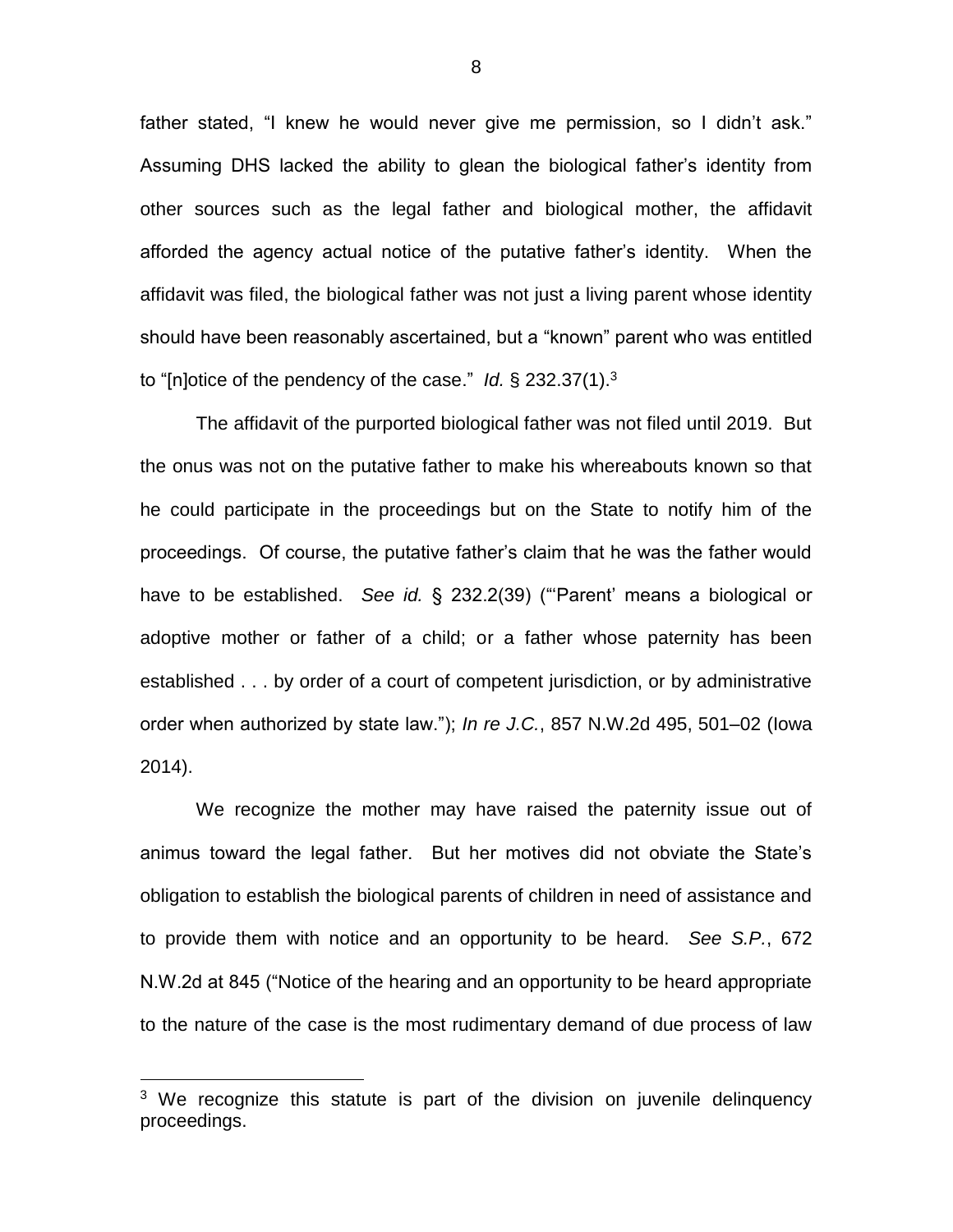in proceedings affecting parental rights to children." (quoting *Stubbs v. Hammond*, 135 N.W.2d 540, 543 (1965))).

We agree with the juvenile court that the mother failed to meet her burden to prove that expanding her visitation time with R.C. is in R.C.'s best interests. *See In re D.S.*, 563 N.W.2d 12, 15 (Iowa Ct. App. 1997) (considering whether the parent met their burden to modify the permanency order). R.C.'s therapist was unable to determine whether R.C.'s negative behaviors were directly or indirectly related to the time he sees the mother. But the mother has not taken advantage of all of the visits she is currently scheduled with R.C.; she admitted she missed her October visit with him, and she did not attend his annual review, which took place in September. The mother loves R.C., but it is not clear that additional time with the mother is good for him.

The juvenile court should have ordered paternity testing, so we reverse and remand on this issue. We otherwise affirm the juvenile court order on permanency review, including the denial of the mother's request for expanded visitation. R.C. remains in the custody of the father.

## **AFFIRMED IN PART, REVERSED IN PART, AND REMANDED.**

Vaitheswaran, P.J., concurs; May, J., partially dissents.